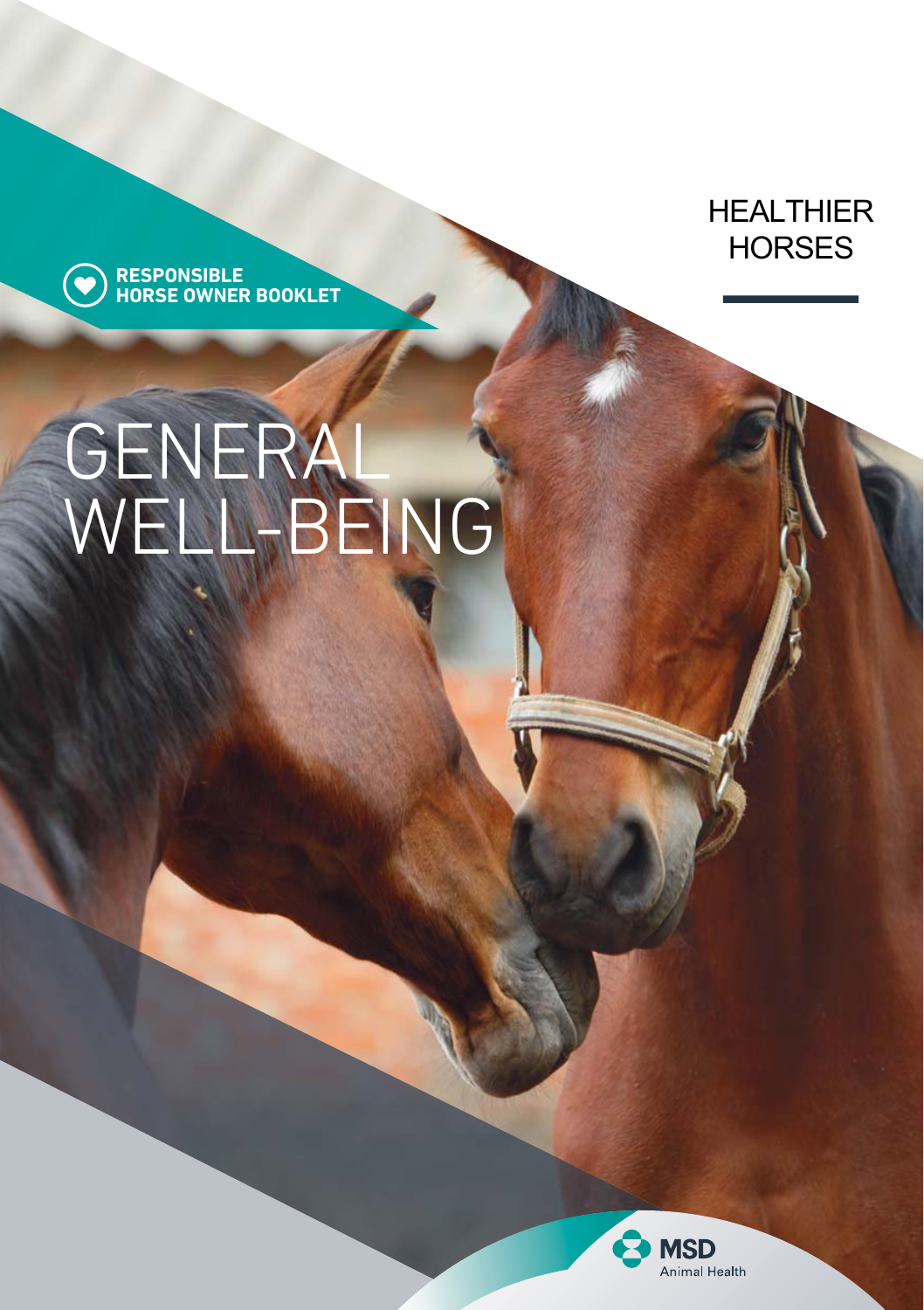

# INTRODUCTION

As well as ensuring your horse's physical needs are met, it is very important to consider your horse's general well-being and environmental needs.

Domestication has changed the way horses are managed and we must remember that they are social animals that are, in general, happiest living in herds. This guide looks at the environmental needs of horses as well as covering some of the issues that you might encounter as a horse owner; stabling, paddock maintenance, deciding whether to breed from your horse and being prepared for euthanasia.

This guide is part of a series covering a range of diff erent topics to help you keep your horses healthy.

For more information and to gain access to the rest of the series, please visit our website: www.msd-animal-health.ie and search under species Horses

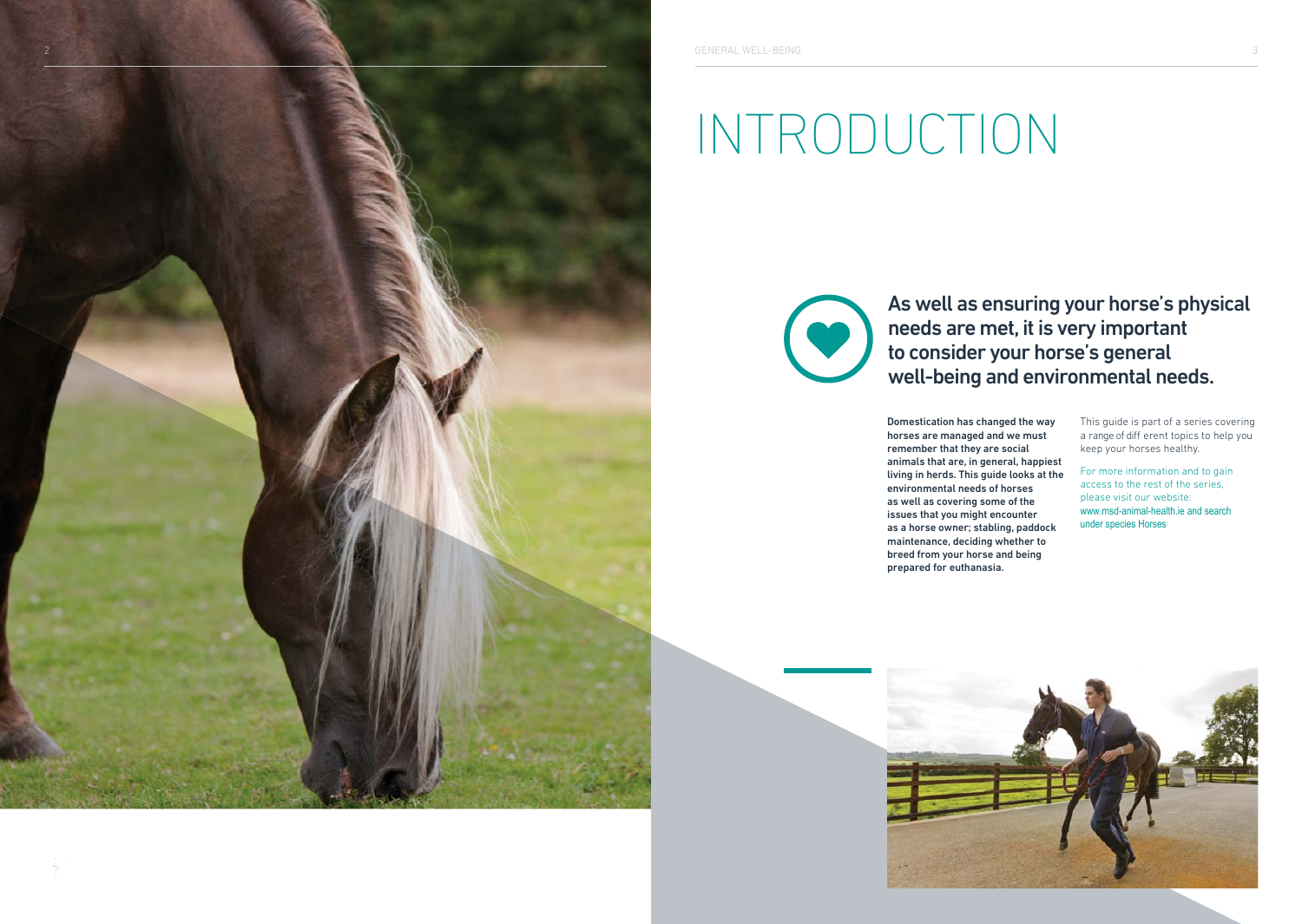# THE FIVE FREEDOMS

## The Five Freedoms appear in the Animal Welfare Acts.

The Code of Practice for the Welfare of Horses, Ponies, Donkeys and their Hybrids provides further information about The Animal Welfare Legislation and the responsibilities you have as an owner or loanee of a horse.

### **1. Freedom from hunger and thirst: By providing enough fresh water and the right type and amount of food to**  keep them fit.

Horses have evolved as trickle feeders, designed to be chewing/occupied by feed for a large portion of their day. Their digestive systems are primarily designed to digest fibre and, therefore, forage (hay/haylage/grass) should represent the majority of their diet.

Ideally domesticated horses should have free access to fibre to allow them to eat for at least 16 hours per day. Clean drinking water should be available at all times.

#### **2. Freedom from discomfort: By making sure that animals have the right type of environment, including shelter and somewhere comfortable to rest.**

While horses do need some protection from the elements – shelter, trees, barn – they do not require warm housing and have been shown to be able to comfortably tolerate low temperatures. Horses naturally insulate themselves with their winter coats; however, clipped horses may need rugs to maintain a comfortable body temperature. Anything that a horse wears, be it a rug, headcollar, bridle or saddle, needs to fit correctly and be cleaned regularly.

Horses that are in work should only be asked to do what they are capable of and what they enjoy.

### **3. Freedom from pain, injury and disease:**

**By preventing them from getting ill or injured and by making sure animals are diagnosed and treated rapidly if they do.**

It is important to make sure all reasonable steps are taken to prevent ill-health and to seek prompt veterinary care in the event of illness or injury.

A preventative healthcare plan should be implemented which should include worming and vaccinations. Your vet will be able to discuss an appropriate plan for your horse. To help prevent injuries, ensure that stabling and fencing are inspected regularly and any damage is repaired.

### **4. Freedom from fear and distress: By making sure their conditions and treatment avoid mental suffering.**

Horses evolved as a social species living in open plains where running away was their primary method of escape from predation. Movement and grazing will naturally dominate the majority of a horse's time. Therefore, confining horses to individual stables or paddocks may be insufficient to meet their social and mental needs. Distress may result from lack of social interaction and space. It is important to avoid putting horses into situations that they might find frightening or distressing.

### **5. Freedom to behave normally: By making sure animals have enough space, proper facilities and the company of other animals of their own kind.**

Horses are social, nomadic animals that prefer to live and move in groups over large open areas. Horses naturally partake in mutual grooming as a means of bonding and to develop a herd hierarchy (pecking order). Unfortunately it is almost impossible to provide this type of environment for the domesticated horse and in addition it is easy to inadvertently place human needs and preferences before the needs of a horse.

Chronic frustration from isolation, lack of social contact, lack of environmental enrichment and/or lack of stimulation can result in abnormal or stereotypic behaviours ('stereotypies'). Abnormal behaviours include pacing, licking, box walking, weaving, and crib biting. Unfortunately some stereotypies become behaviours that cannot be resolved, even after the horse has been removed from the environment that initially triggered the behaviour (e.g. wind sucking).

Try and make the environment as natural as possible for your horse by ensuring they have at least one other horse to interact with and field turnout for at least some of the day. Ideally at least 4 hours per day should be spent out of the stable.

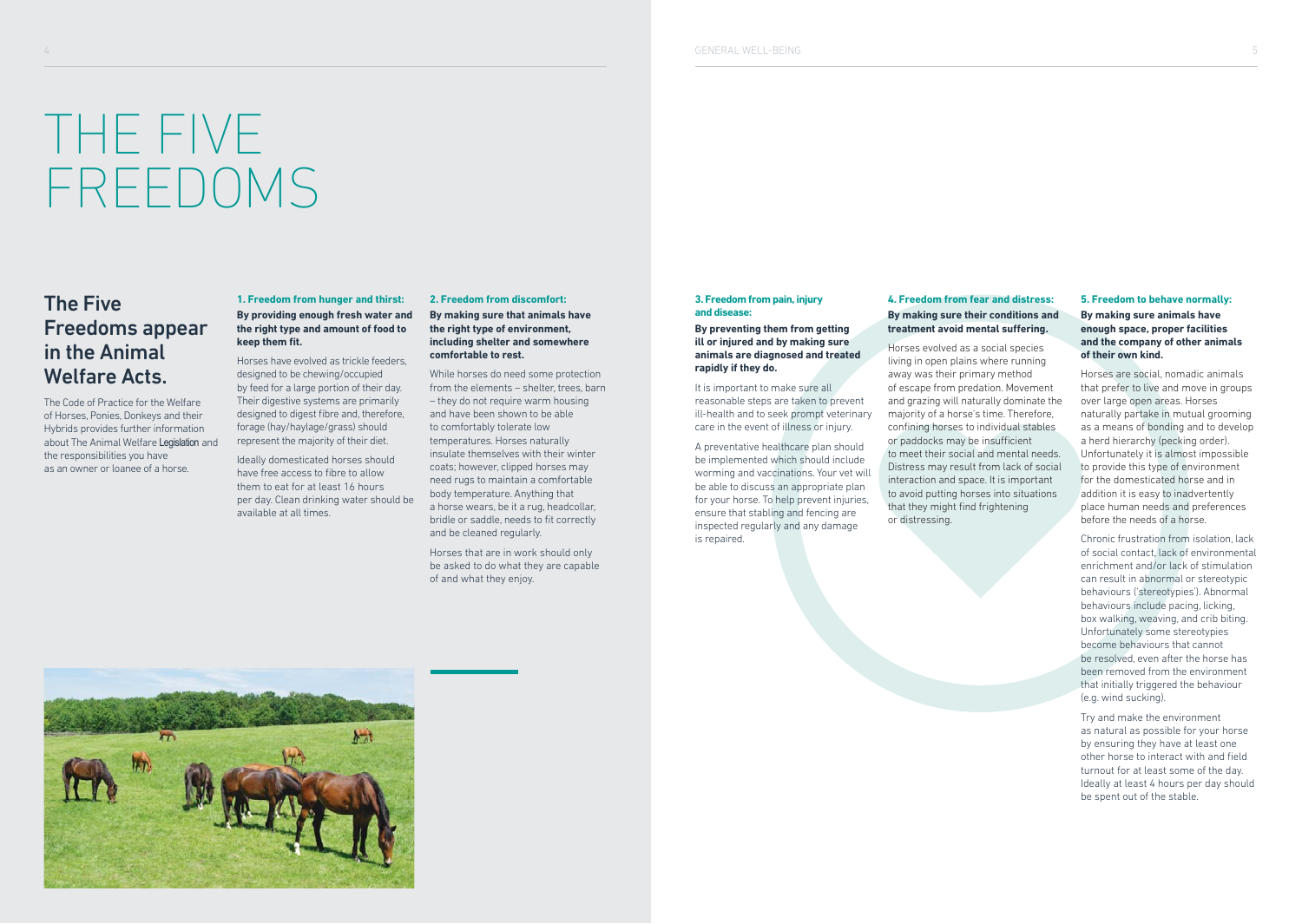# SHOULD I STABLE MY HORSE IN THE WINTER?

It is a common concern deciding whether a horse needs to be stabled during the winter, and it can be easy to inadvertently put human needs and preferences before the needs of a horse.

Horses are herd animals who are, in general, more resilient than we give them credit for. They can adapt successfully if they are given a chance to acclimatise to their surroundings.

Research has shown that horses with free access to both pasture and to box stalls with bedding, hay and water, prefer pasture even during poor weather as long as some grass is available.

If you are worried about turning your horse out in the cold, remember that it has a built-in waterproof coat and a central heating system – the digestion of fibre generates a lot of heat, keeping horses warm from the inside out. For many horses, this will be enough to keep them warm throughout the winter. For those horses that are clipped or appear to feel the cold, there are a variety of rugs available.

You will also need to consider the suitability of the land that your horse is on. If your horse's field is liable to get very wet, the ground will become poached and this could lead to hoof and lower limb problems. This might mean that it is not possible for your horse to be turned out 24 hours a day.



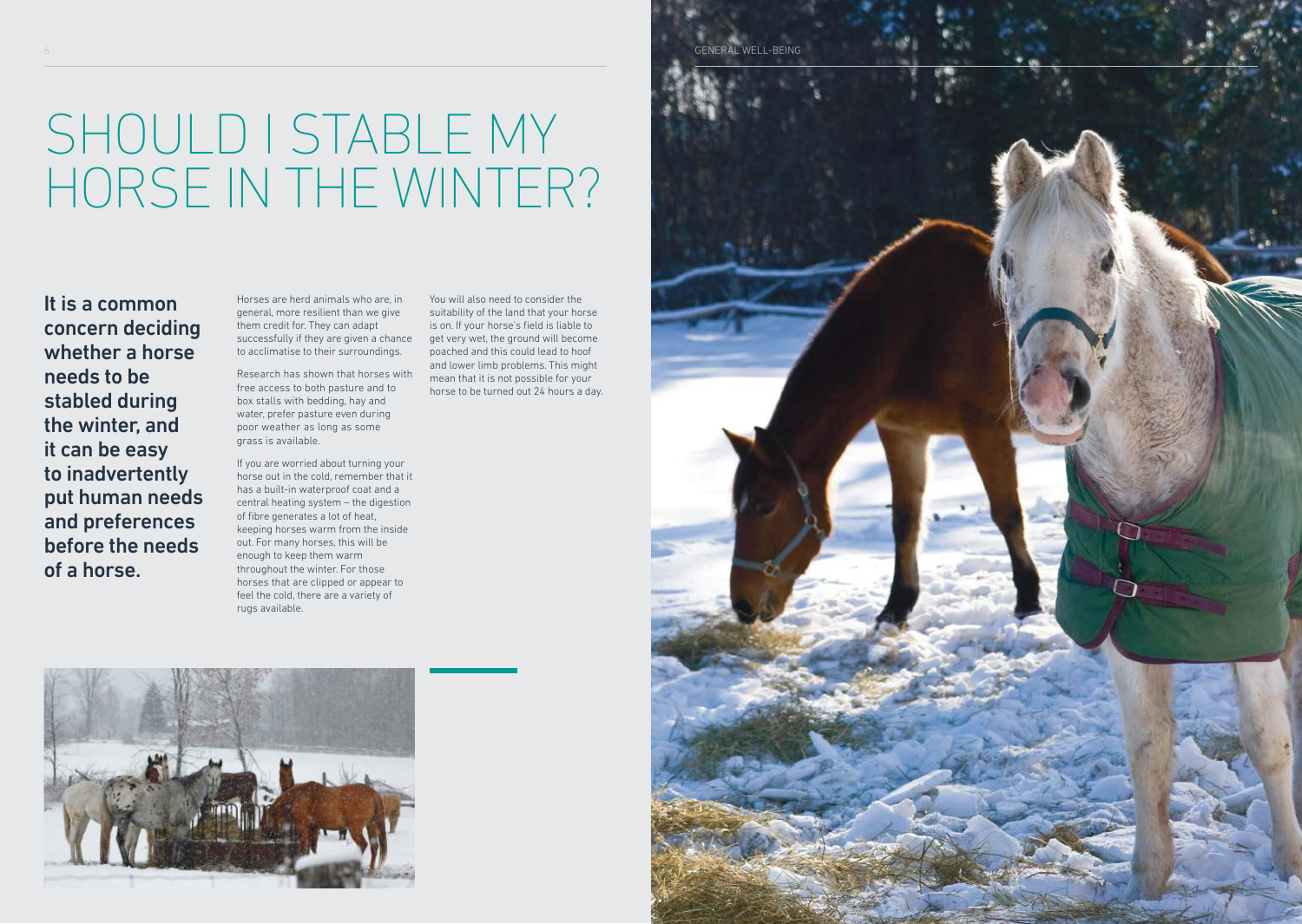# HOW CAN PROBLEMS BE AVOIDED?

By making sure your horse has a suitable and well-maintained environment you can help to avoid problems.

### Choose a suitable environment

- Consider the workload. temperament and any health issues when deciding on the most appropriate environment for your horse
- Consider the suitability of land and whether it is likely to become waterlogged during the winter
- Where possible try to introduce any changes to your horse's environment and routine gradually
- Do not place human needs and preferences before the needs of your horse

#### Ensure your horse's environment is well maintained

- **Ventilation** Ensuring stables are well ventilated will improve respiratory health and help reduce the spread of disease
- **Maintain buildings, fencing and yard areas** Minimise the risk of injury
- by keeping areas tidy and by removing all potentially harmful items and materials

#### - **Pasture management is an essential part of the day to day routine**

- A well-managed pasture will help to reduce any worm burden
- Remove droppings on a regular basis (preferably daily, but at least twice a week) and don't use horse manure as fertiliser (for more information on pasture management see "Parasite Control" booklet)

#### - **Identify and remove poisonous plants**

- There are numerous plants that are poisonous to horses in Ireland. Generally horses will avoid a number of these unless food is scarce or if they are incorporated into hay but this should not be relied upon
- It is really important that we can identify and remove these plants so that they don't pose a risk to grazing horses
- Here are some of the common plants and trees that are poisonous to horses in Ireland:
- Ragwort Oak<br>Yew Svca Yew Sycamore<br>Foxglove Rhododen **Rhododendron** Buttercups Privet

#### If it is necessary to keep a horse stabled then the following should occur

- Ideally, where possible, the horse should be partaking in an appropriate amount of work to maintain their ideal condition and fitness (unless the horse is confined to box rest)
- The stable should be big enough and have good ventilation
- By ensuring they have at least one other horse to interact with and field turnout for at least some of the day. Ideally at least 4 hours per day should be spent out of the stable
- Supply adequate forage so that the horse can spend at least 16 hours of the day chewing



appropriately managed both medically and environmentally

Correct management of health issues

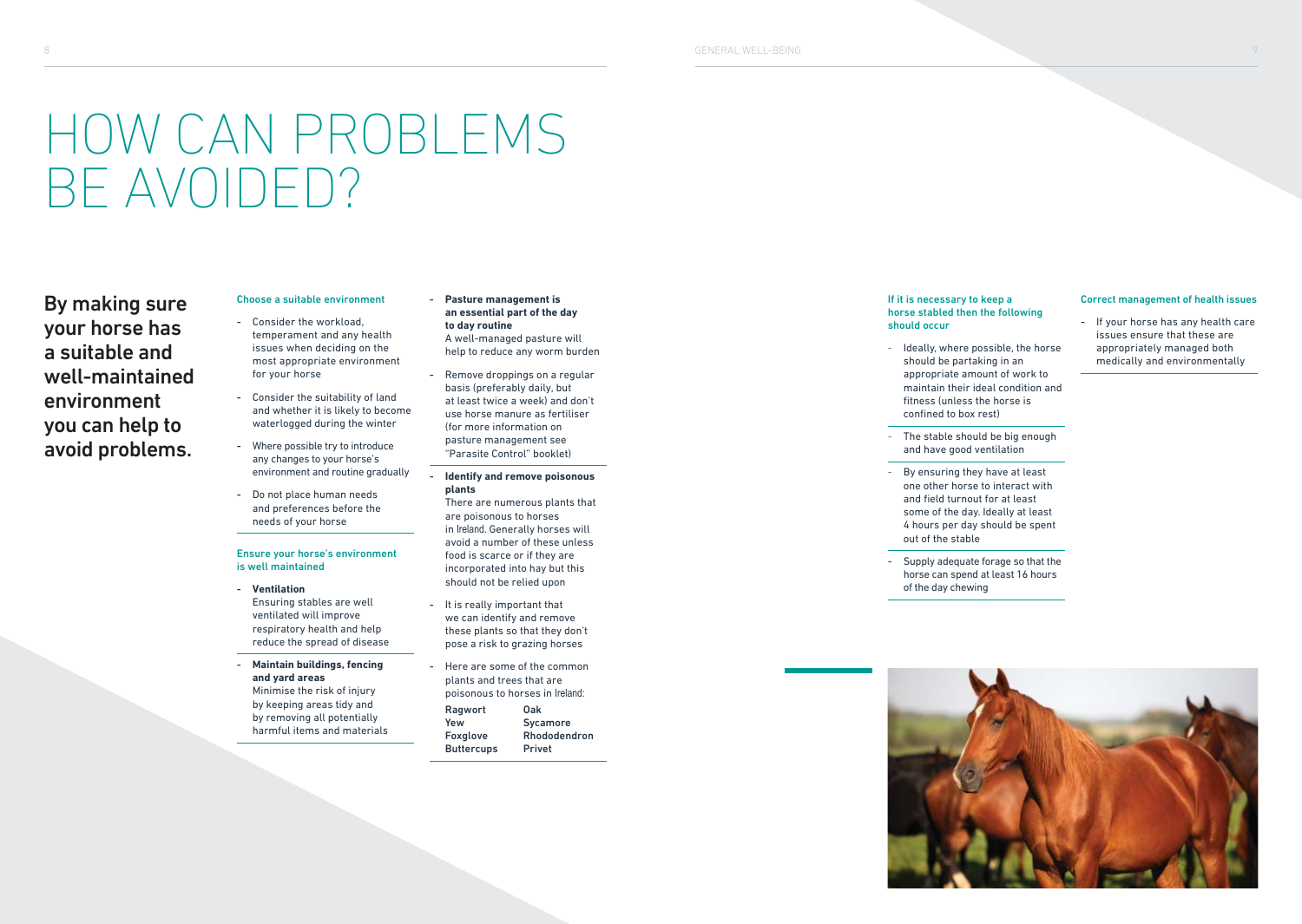# MAKE RESPONSIBI F DECISIONS

# WHAT SHOULD I DO NOW?

#### Breeding from your horse

- It may seem a nice idea to breed from your mare but in Ireland there are now thousands more horses than there are good homes
- It is important not to underestimate the contribution of individuals

– those people who perhaps breed because they have a muchloved mare, because they want the experience of producing a youngster, or to give an out-ofwork mare a role. Whilst having a foal may be very appealing, consideration needs to be given to the welfare of the foal as well as the national herd, particularly when no one can genuinely guarantee a horse a secure home for life

World Horse Welfare has produced some great information and a downloadable leaflet relating to this subject titled; 'Need to breed?' Anyone thinking of breeding from their mare is urged to read this information first.

#### **www.worldhorsewelfare.org/Needtobreed**

**www.worldhorsewelfare.org/Breedingmythbusters**

### Planning for euthanasia

If the worst happened and your horse suddenly got ill or injured, how many of us would know what to do?

What if the vet does everything they can but you are left with no choice but to have your horse put to sleep?

What if you are away and someone else is caring for your horse – do they know how you would like things to be handled?

Or what if your horse dies suddenly of natural causes?

Even though your horse might be young and healthy, and even though you are sure you'll have him for many years to come, it is still sensible to plan ahead. If you are keeping your horse away from home e.g. on a livery yard, ensure the yard manager or owner know how to contact you, and your preferences.

World Horse Welfare have two leaflets available, one to give you the facts, and the other to help you make a plan long before you will need it.

**'Just in Case: The Facts'** clearly and sensitively explains all aspects of the situation, such as the options available, what to expect, how to make the decision, insurance and legislation issues, and whether you should be there.

**'Just in Case: Owner's Plan'** provides a clear form which can be completed in advance. You can also use this to be certain key people know what choices you would make even if you can't be contacted in an emergency.

For more information and access to downloadable leaflets: **www.worldhorsewelfare.org/Just-in-Case**

## Things to remember.

and needs - Check that your buildings,

- Assess your horse's environment

fencing, yard and paddocks are well maintained

- Check the suitability of land for year round turnout
- Discuss end of life choices and ensure key people know your preferences

Where can I go for further information?

### - Your vet

- For information on diseases and their control please visit www.msd-animal-health.ie and search under species Horses

**-** www.worldhorsewelfare.org